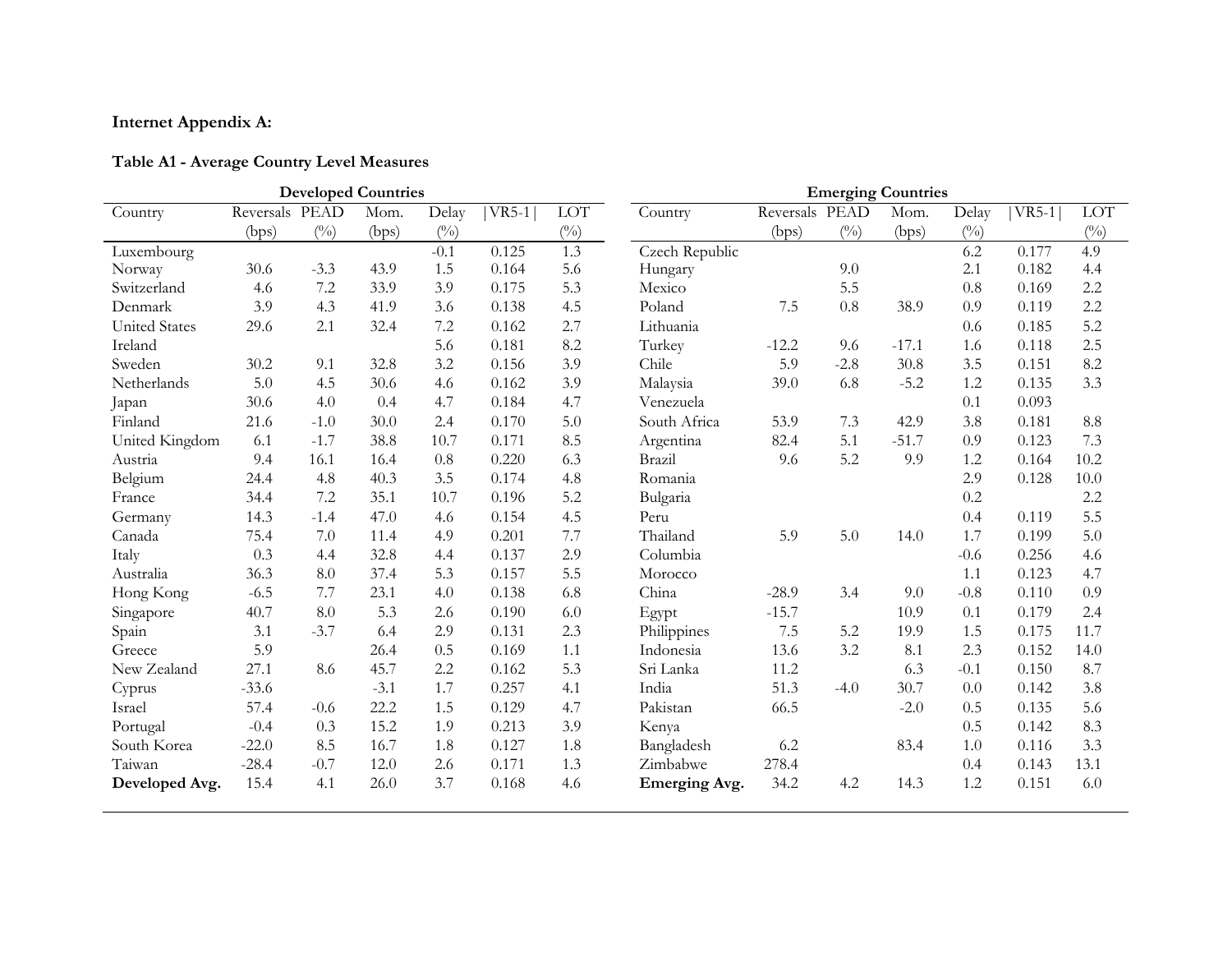Country averages are calculated as in Table 6. Countries are ordered from highest (top) to lowest (bottom) 2005 GNI per capita within the developed and emerging market groupings.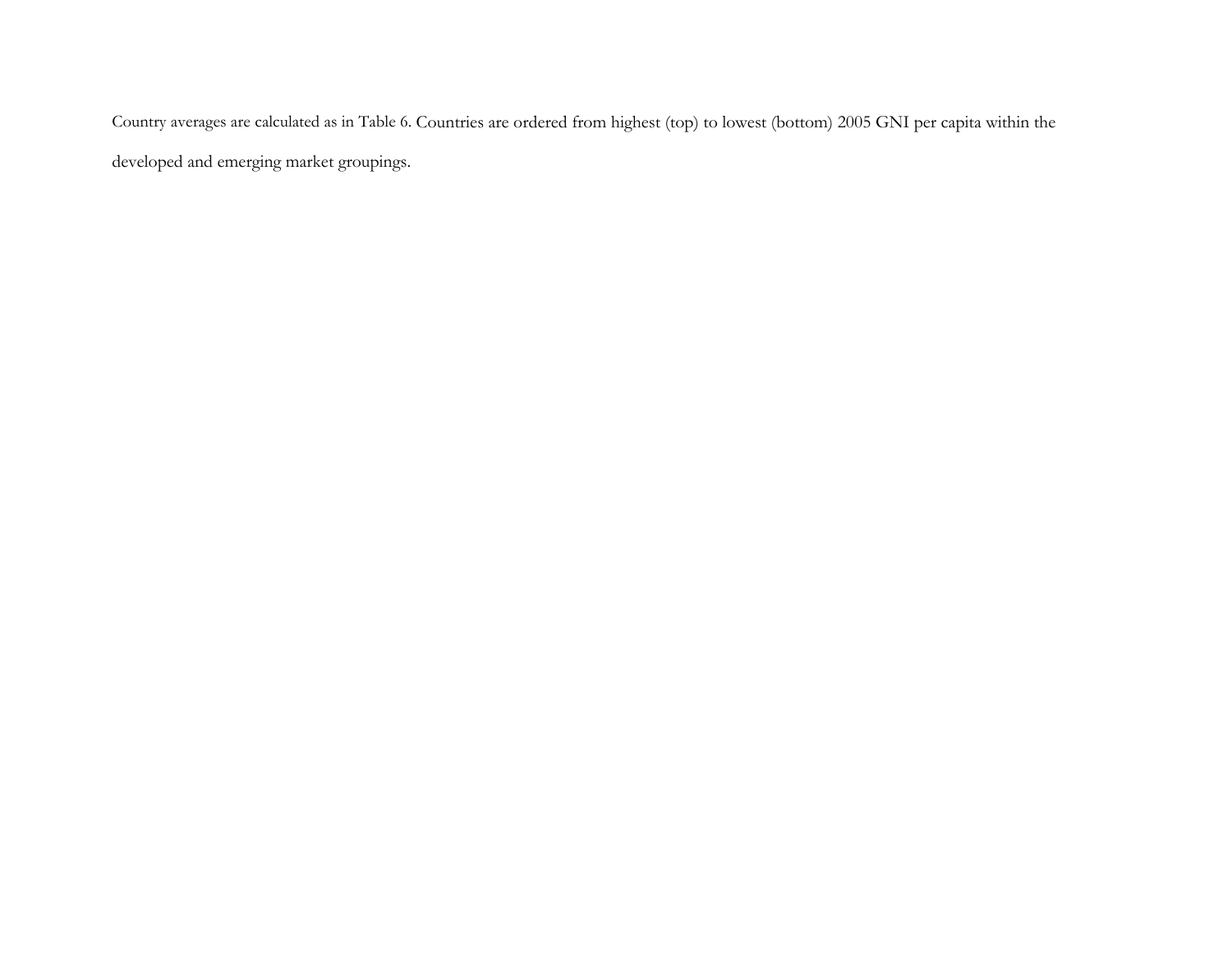## **Internet Appendix B:**

| Dependent                                 | Morck, Yeung, Yu (2000) R <sup>2</sup> |                                  |                 |             |  |  |  |  |  |
|-------------------------------------------|----------------------------------------|----------------------------------|-----------------|-------------|--|--|--|--|--|
| Intercept                                 | $-1.45$                                | $-1.15$                          | 0.62            |             |  |  |  |  |  |
|                                           | (0.00)                                 | (0.00)                           | (0.49)          | (0.05)      |  |  |  |  |  |
|                                           |                                        | Regulatory                       |                 |             |  |  |  |  |  |
| Short Sales Dummy                         |                                        |                                  |                 |             |  |  |  |  |  |
| <b>Insider Trading Dummy</b>              |                                        |                                  |                 |             |  |  |  |  |  |
| UK Law                                    | $-0.24$                                |                                  |                 |             |  |  |  |  |  |
| Good Gov. MYY (2000)                      | (0.02)<br>$\mathbf X$                  | $\mathbf X$                      |                 |             |  |  |  |  |  |
|                                           |                                        | Economic & Financial Development |                 |             |  |  |  |  |  |
| Market Cap./GDP                           |                                        |                                  |                 |             |  |  |  |  |  |
| Market Turnover/GDP                       |                                        |                                  |                 |             |  |  |  |  |  |
| GNI per Capita                            |                                        |                                  |                 |             |  |  |  |  |  |
| Deposit Bank Assets                       | $\mathbf X$                            | $\mathbf X$                      | $-1.90$         | $-3.00$     |  |  |  |  |  |
| Private Credit/GDP                        | $\mathbf X$                            | $\mathbf X$                      | (0.02)          | (0.00)      |  |  |  |  |  |
| Market Turnover                           |                                        |                                  | $-0.32$         |             |  |  |  |  |  |
| Country Risk                              |                                        |                                  | (0.00)          |             |  |  |  |  |  |
|                                           |                                        |                                  |                 |             |  |  |  |  |  |
| Geographical Size (ln)                    | $-0.06$                                |                                  | $-0.08$         | $-0.08$     |  |  |  |  |  |
|                                           | (0.01)                                 | Informational Environment        | (0.00)          | (0.00)      |  |  |  |  |  |
| Analyst Coverage (÷100)                   |                                        |                                  | 0.41            | 0.44        |  |  |  |  |  |
|                                           |                                        |                                  | (0.00)          | (0.00)      |  |  |  |  |  |
| Corruption                                |                                        |                                  |                 |             |  |  |  |  |  |
|                                           |                                        | <b>Trading Costs</b>             |                 |             |  |  |  |  |  |
| Hasbrouck Trading Cost                    | $\mathbf X$                            | $\mathbf X$                      |                 |             |  |  |  |  |  |
| <b>LOT Trading Cost</b>                   | $\mathbf X$                            | $\mathbf X$                      | $-0.07$         | $-0.06$     |  |  |  |  |  |
|                                           |                                        |                                  | (0.00)          | (0.00)      |  |  |  |  |  |
|                                           |                                        | Characteristics of Equity Market |                 |             |  |  |  |  |  |
| Market Volatility                         | 0.20<br>(0.00)                         | $\mathbf X$                      | 21.31<br>(0.00) | $\mathbf X$ |  |  |  |  |  |
| Corr. w/ World Market                     |                                        |                                  |                 |             |  |  |  |  |  |
| Company Herfindahl                        |                                        |                                  |                 |             |  |  |  |  |  |
| No. of Firms (ln)                         |                                        | $-0.10$                          |                 |             |  |  |  |  |  |
|                                           |                                        | (0.03)                           |                 |             |  |  |  |  |  |
| Number of Obs.<br>Adjusted R <sup>2</sup> | 55<br>0.33                             | 55<br>$0.07\,$                   | 40<br>0.61      | 40<br>0.40  |  |  |  |  |  |

# **Table B1 - MYY(2000) R2, efficiency and information generation**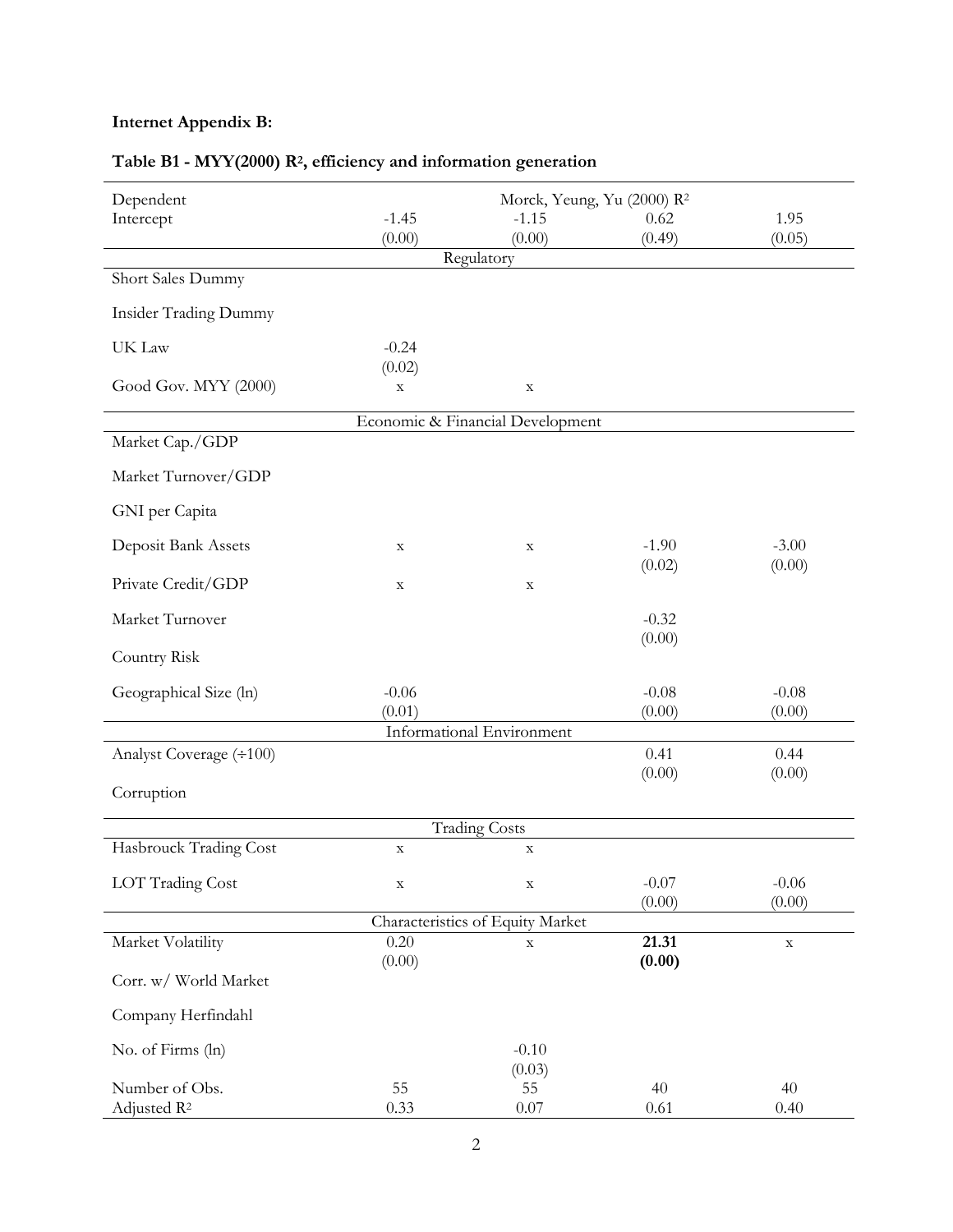We extend Table 6 and examine cross-country regressions of the Morck et al. (2000) R<sup>2</sup> measure on measures of development, efficiency and information generation. We estimate a model selection program, PCGive, to select the variables that best fit the data. If a variable is selected (using default target size,  $\alpha$ =0.05, and the default diagnostic test *p*-value, 0.01), we report the coefficient with its p-value in parentheses, otherwise we leave the coefficient blank. MYY(2000)  $R^2$  is the SST weighted average  $R^2$ of simple market model regressions including the local and the US market for each stock in our sample calculated following Morck, et al. (2000) for each year in our sample and averaged over all years. All variables are as defined in Table 6, except that we also include a "Good Government" measure, which is the sum of the "corruption," "risk of expropriation," and "repudiation of contracts" constructed following Morck, Yeung, and Yu. (2000), using data reported by La Porta el al. (1998). For each dependent variable, we run PCGive on all listed variables, an 'x' indicates the variable was not included so as to increase sample size. If a variable is selected (using default target size,  $\alpha$ =0.05, and the default diagnostic test *p*-value, 0.01), we report the coefficient with its p-value in parentheses, otherwise we leave the coefficient blank.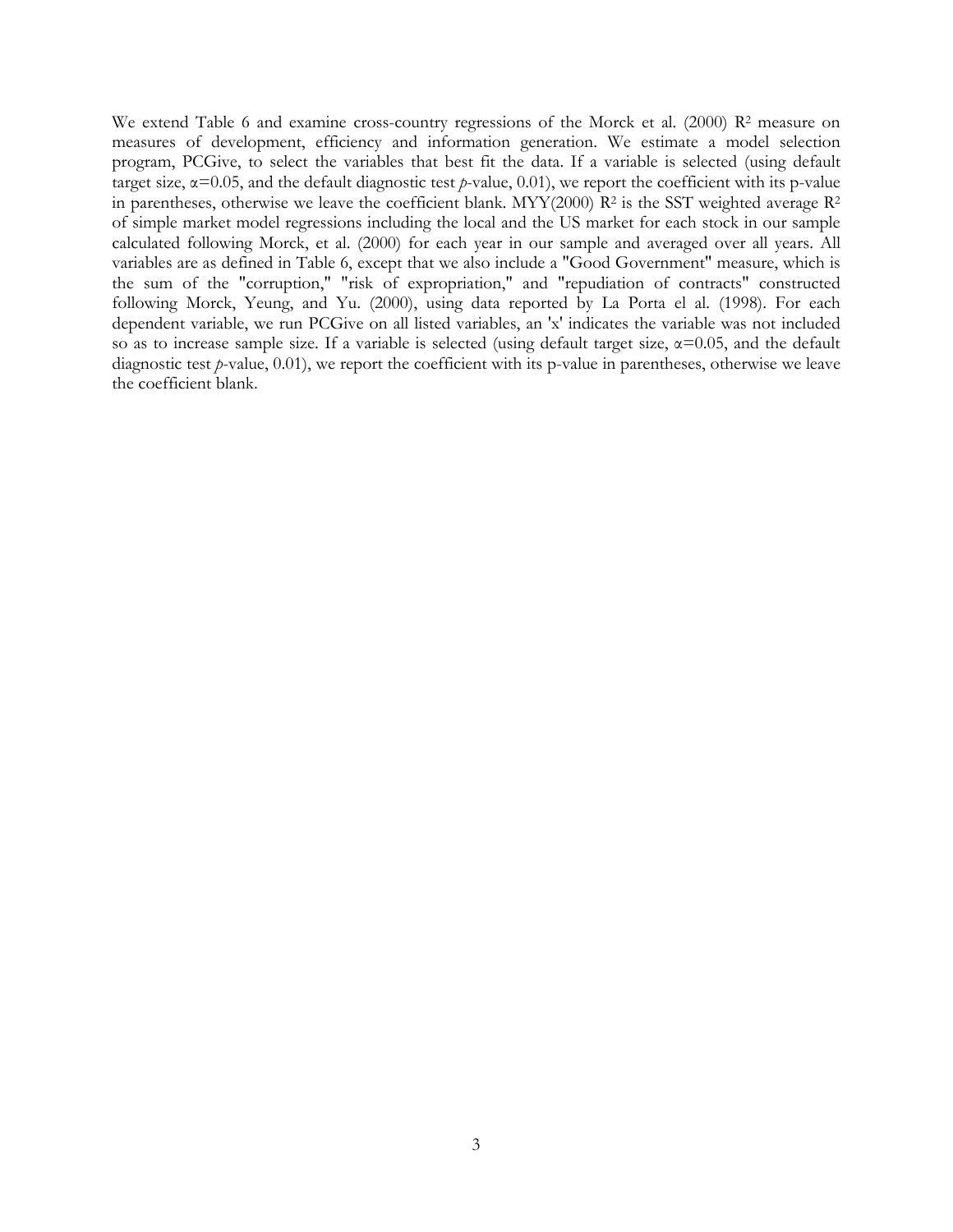#### **Internet Appendix C: Mapping with Specific Efficiency Measures**

Recall that the model in Section 6, equations (5) and (6),

$$
r_1 = \mu + \delta \eta_1 + e_1,\tag{5}
$$

$$
r_2 = \mu + (1 - \delta)\eta_1 + \delta\eta_2 + e_2,\tag{6}
$$

relates returns as a function of news  $(\eta)$  and the speed of information incorporation ( $\delta$ >0) to a generic empirical efficiency measure, which is a function of the covariance between current and future returns:

$$
M^{E} = |f\big(\text{Cov}(r_{t+1}, r_t)\big)|. \tag{4'}
$$

Previous literature has interpreted the measures we use in this paper as tests (or indications) of the speed of information incorporation, where high autocorrelation means slower information incorporation. Section 6 shows that these measures of efficiency are not merely driven by how quickly or slowly information is incorporated, but also by the quantity of information or news revealed or produced in the market. In this Appendix, we show how each of our measures of efficiency, variance ratios and delay, and each of our trading strategies designed to exploit weak or semi-strong form inefficiencies, reversal, momentum and post earnings announcement drift (PEAD), is related to this generic efficiency measure and, more specifically, to the amount of news present in a given market. We demonstrate that the amount of news can also drive the empirically measured appearance of inefficiency.

#### **A. Variance Ratio**

Variance ratios are specifically designed to capture the sort of autocovariance our general measure in equation (4') reflects. A variance ratio is:

$$
VR(N) = \frac{Var(\sum_{n=1}^{N} r_n)}{N \cdot Var(r_1)},
$$
\n
$$
(IA.1)
$$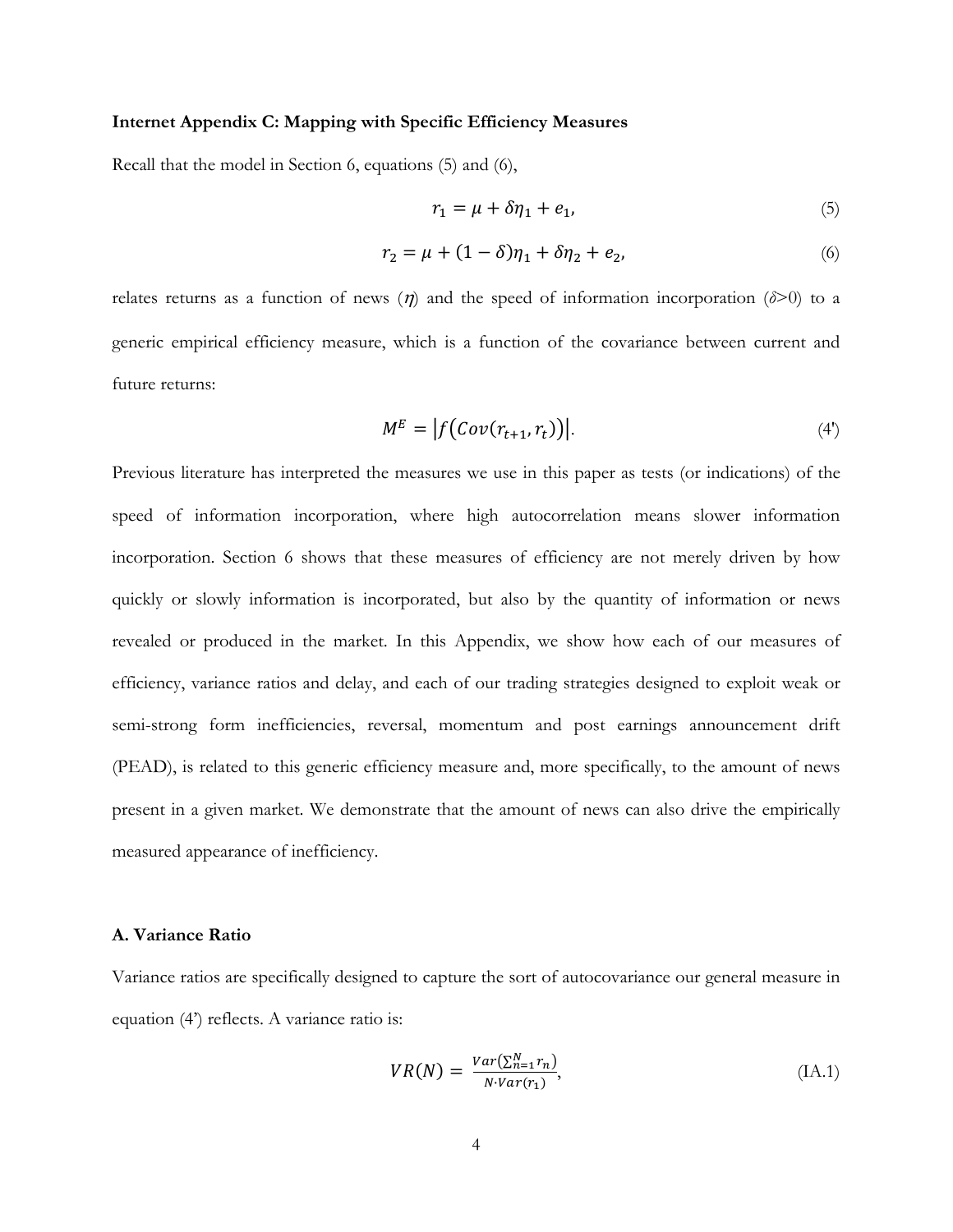where *r* represents continuously compounded returns, so that (IA.1) is the ratio of the variance of *N* period returns to *N* times the variance of a one period return. The equation is easily restated in terms of the variances and autocovariances:

$$
VR(N) = \frac{Var(\sum_{n=1}^{N} r_n)}{N \cdot Var(r_1)} = \frac{\sum_{i=1}^{N} \sum_{j=1}^{N} Cov(r_i, r_j)}{N \cdot Var(r_1)}.
$$
 (IA.2)

This equation can be restated in terms of speed and news. For simplicity, consider a VR(2):

$$
VR(2) = \frac{Var(r_1 + r_2)}{2 \cdot Var(r_1)} = \frac{Var(r_1) + Var(r_2) + 2 \cdot Cov(r_1, r_2)}{2 \cdot Var(r_1)}.
$$
 (IA.3)

Substituting in equations (5) and (6), we have:

$$
VR(2) = \frac{Var(\mu + \delta \eta_1 + e_1) + Var(\mu + (1 - \delta)\eta_1 + \delta \eta_2 + e_2) + 2Cov(\mu + \delta \eta_1 + e_1, \mu + (1 - \delta)\eta_1 + \delta \eta_2 + e_2)}{2Var(r_1)}.
$$
 (IA.4)

If we assume that expected return  $(\mu)$  is constant, news is not autocorrelated, and the variance of news and noise is constant over time,  $Var(\eta_1) = Var(\eta_2)$  and  $Var(e_1) = Var(e_2)$ , this reduces to:

$$
VR(2) = \frac{\delta^2 Var(\eta) + Var(e) + (1-\delta)^2 Var(\eta) + \delta^2 Var(\eta) + Var(e) + 2[(1-\delta)\delta Var(\eta) + Cov(e_1, e_2)]}{2Var(r_1)}.
$$
 (IA.5)

Further rearranging yields:

$$
VR(2) = 1 + \frac{(1 - \delta^2)Var(\eta) + 2 \cdot Cov(e_1, e_2)}{2 \cdot Var(r_1)}.
$$
 (IA.6)

Now we can easily see that variance ratios are affected, not merely by the speed of information incorporation, but also by the volatility of the news revealed or generated in the market  $(Var(\eta))$ . For a given  $\delta$ <1, higher *Var*( $\eta$ ) will make the *VR* higher than one, implying more apparent positive autocorrelation in observed returns. The reverse is true if  $\delta$ >1: higher *Var*( $\eta$ ) will make the *VR* lower than one suggesting relatively more negative autocorrelation in observed returns. That is, higher autocorrelation does not itself mean slower information incorporation, because if two markets (or two firms) have the same speed of information incorporation differences in the variance of news could drive differences in empirically measured autocorrelation.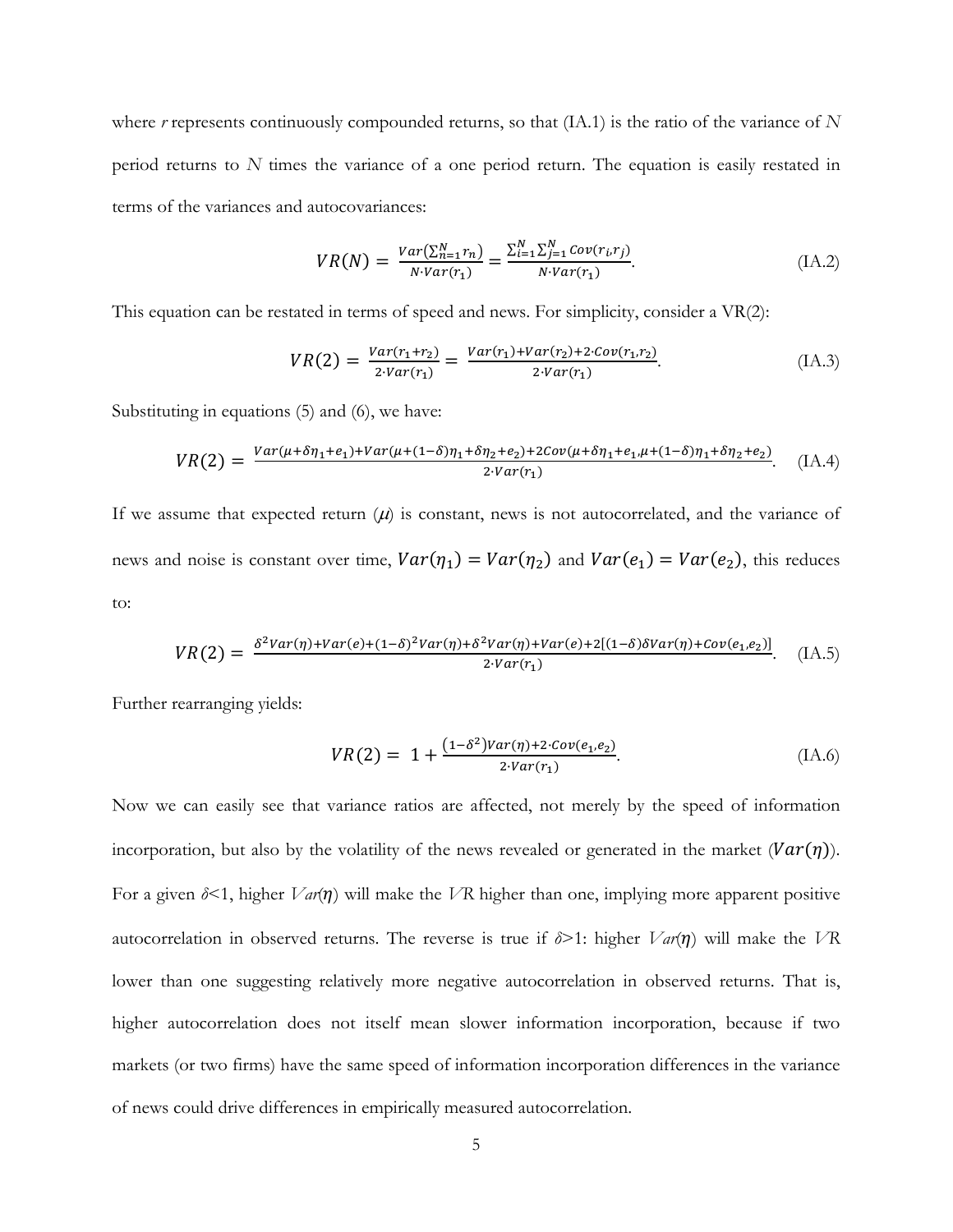More generally, we can also express *VR*(*N*) in terms of news and noise. If we assume, as we do in the model, there is no autocorrelation beyond one lag, even in the noise terms, *VR*(*N*) becomes:

$$
VR(N) = \frac{\sum_{n=1}^{N} Var(r_n) + 2\sum_{n=1}^{N-1} Cov(r_n, r_{n+1})}{NVar(r_1)}.
$$
 (IA.7)

Making the same assumptions as above, *VR*(*N*) can be shown to be:

$$
\frac{\delta^2 Var(\eta_1) + Var(e_1) + \sum_{n=2}^{N} [\delta^2 Var(\eta_n) + (1-\delta)^2 Var(\eta_{n-1}) + Var(e_n)] + \sum_{n=1}^{N-1} 2[(1-\delta)\delta Var(\eta_n) + Cov(e_n, e_{n+1})]}{NVar(r_1)} \cdot (IA.8)
$$

Letting the variance of news and noise be constant, we obtain:

$$
VR(N) = \frac{(\delta^2 + N - 1)Var(\eta) + NVar(e) + 2\sum_{n=1}^{N-1} Cov(e_n, e_{n+1})}{NVar(r_1)}.
$$
 (IA.9)

Like *VR(2)*, higher order variance ratios are also a function of news, and as a result differences in variance ratios are not merely a function of the speed of incorporation, but also the variance of the news itself.

#### **B. Delay**

Delay is measured as:.

$$
Delay = Adj. R_{unrestricted}^2 - Adj. R_{restricted}^2.
$$
\n(A.3)

Because  $R^2$  and adjusted  $R^2$  are extremely similar, we focus on plain (unadjusted)  $R^2$ s to simplify the math. In addition, delay has no meaning for period 1, because period 1 in our model is the start of time, so we only discuss delay in the context of second period returns  $r_2$ .

In the context of our model, the unrestricted  $\mathbb{R}^2$  is the  $\mathbb{R}^2$  from a regression of returns regressed on a constant  $(\mu)$ , contemporaneous returns  $(r_{m,2})$ , and prior period returns  $(r_{m,1})$ , where only market-wide returns is assumed to systematically affect stock returns. For comparability to our model, we restrict the coefficient on prior period news to be  $(1-\delta)$ :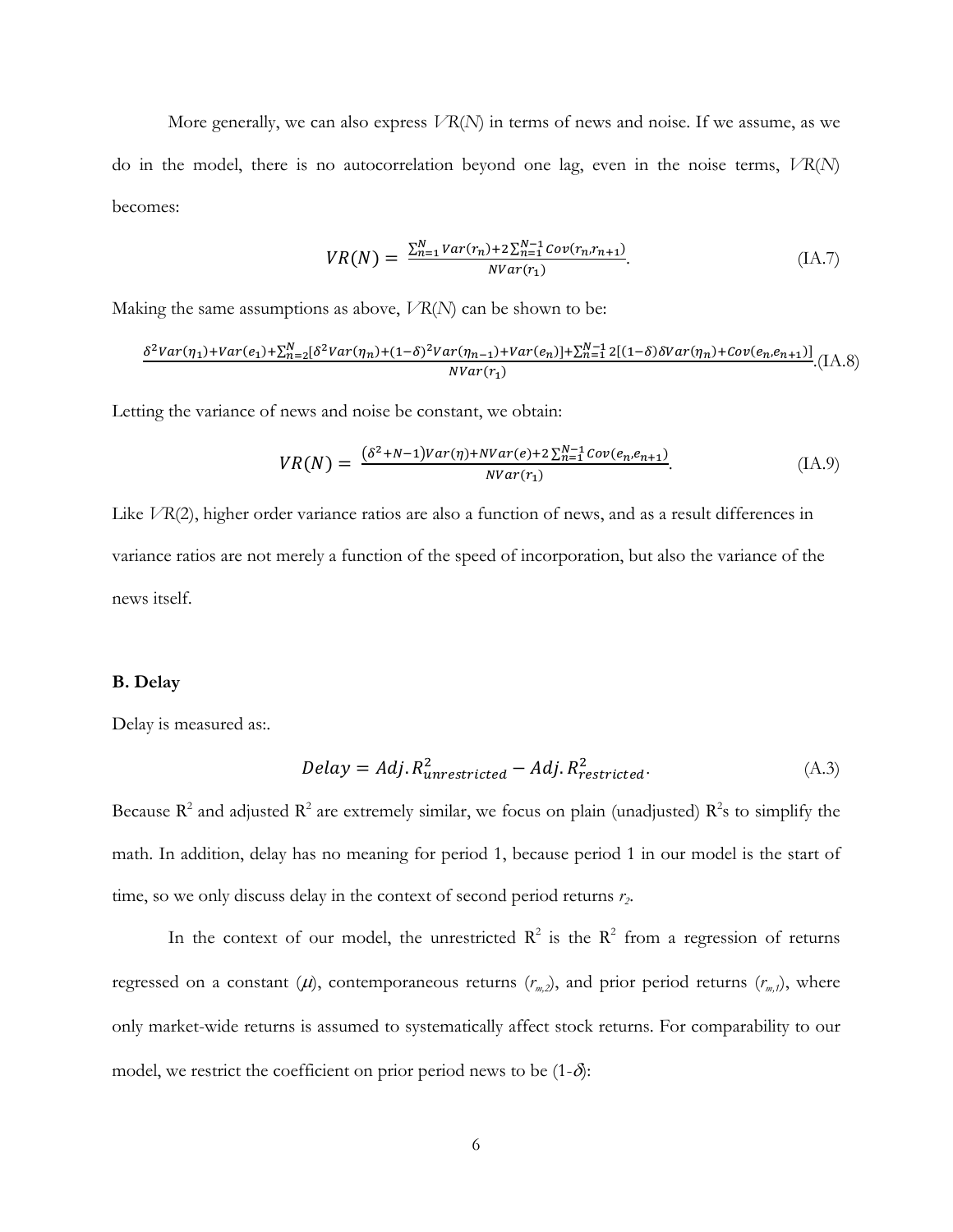Unrestricted Regression: 
$$
r_2 = \mu + \hat{\delta}r_{m,2} + (\widehat{1-\delta})r_{m,1} + e_2.
$$
 (IA.10)

The restricted  $R^2$  is from:

$$
R\text{estirected Regression:}\n \qquad \qquad r_2 = \mu + \hat{\delta}r_{m,2} + e_2. \tag{IA.11}
$$

The market realized return is a function of expected return, market wide news, and market noise in a similar manner to individual stock returns:

$$
r_{m,2} = \mu_m + \delta_m \eta_{m,2} + (1 - \delta_m) \eta_{m,1} + e_{m,2}.
$$
 (IA.12)

We assume that market related news is incorporated instantaneously in the market return, so that $\delta_m$ 

 $= 1$ . This means that equation (IA12) reduces to:

$$
r_{m,t} = \mu_M + \eta_{m,t} + e_{m,t}.\tag{IA.13}
$$

 $R^2$  is defined as the variance of the fitted value of  $r_2$  to the actual variance of  $r_2$ . That is:

$$
R^2 = \frac{Var(\hat{r}_2)}{Var(r_2)}.\tag{IA.14}
$$

Considered in this way, Delay (A.3) becomes:

$$
Delay = R_A^2 - R_B^2 = \frac{Var(\hat{r}_{2,Unrest}) - Var(\hat{r}_{2,Rest})}{Var(r_2)}.
$$
\n
$$
(IA.15)
$$

If we substitute in the fitted versions of (IA.10), and (IA.11):

$$
Delay = \frac{Var(\mu + \delta r_{m,2} + (1 - \delta)r_{m,1}) - Var(\mu + \delta r_{m,2})}{Var(r_2)}.
$$
\n(IA.16)

Substituting in market returns for news (IA.13), we have:

$$
Delay = \frac{Var(\mu + \delta(\mu_m + \eta_{m,2} + e_{m,2}) + (1 - \delta)(\mu_m + \eta_{m,1} + e_{m,1})) - Var(\mu + \delta(\mu_m + \eta_{m,2} + e_{m,2}))}{Var(r_2)}.
$$
 (IA.17)

Since  $\mu$  and  $\mu_m$  are constants, and cov( $\eta_{m,1}, \eta_{m,2}$ )=0, and cov( $e_1, e_2$ )=0, (IA.17) reduces to:

$$
Delay = \frac{\delta^2 Var(\eta_{m,2}) + \delta^2 Var(e_{m,2}) + (1-\delta)^2 Var(\eta_{m,1}) + (1-\delta)^2 Var(e_{m,1}) - \delta^2 Var(\eta_{m,2}) - \delta^2 Var(e_{m,2})}{Var(r_2)}.
$$
(IA.18)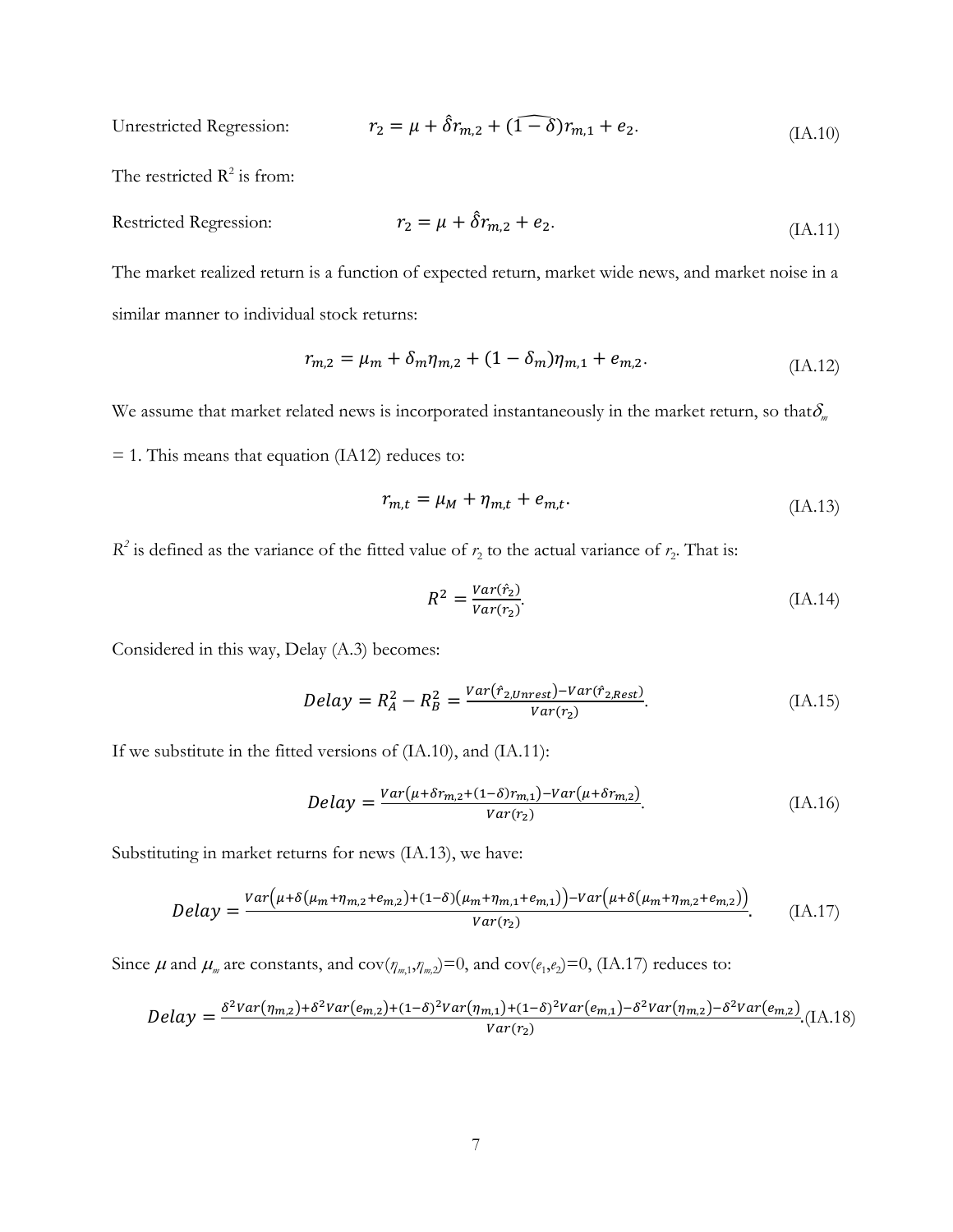If we assume that the variance of news and noise is constant over time.  $Var(e_{m,1}) = Var(e_{m,2})$  and  $Var(\eta_{m,1}) = Var(\eta_{m,2})$  and (IA18) becomes:

$$
Delay = \frac{(1-\delta)^2 (Var(\eta_m) + Var(e_m))}{Var(r_2)}.
$$
\n(IA.19)

In this form it is clear that Delay is not merely a function of the speed of information incorporation, but also the amount of news. For instance, a higher variance of *ηm* will lead to a higher measured delay, all other things equal and, in particular, for any given *δ*.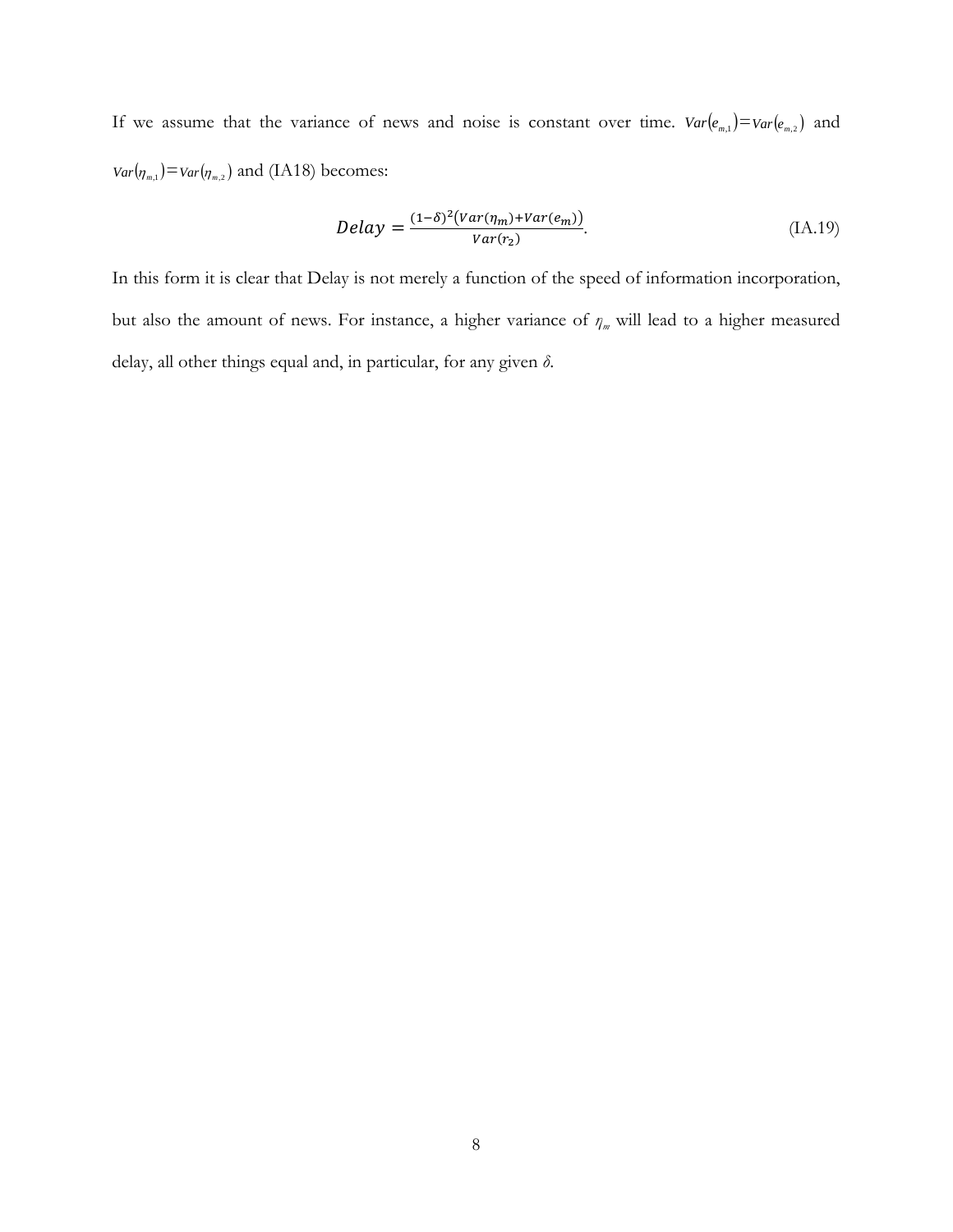#### **C. Reversals and Momentum**

Momentum and reversals strategies are similar in term of their reliance on past returns, but they are implemented over different time horizons, and with different expectations about the sign of the serial correlation of the components of the long-short strategy. As such we can characterize the profits to momentum or reversal portfolios as:

$$
Reversal = M^E = [r_{L-W,2}|r_{L-W,1} < 0] > 0,\tag{IA.20}
$$

*Momentum* = 
$$
M^E
$$
 =  $[r_{W-L,2}|r_{W-L,1} > 0] > 0,$  (IA.21)

where  $r_{L-W,1}$  is the return to a portfolio long period 1 losers and short period 1 winners and  $r_{L-W,2}$ is the return to a portfolio long and short the same stocks as  $r_{L-W,1}$ . If we can assume that, to the extent there is a relation between past and current returns, that this relation is linear, then the expected reversal or momentum portfolio returns, conditional on past returns is:

$$
E[r_2|r_1] = \beta r_1 \tag{IA.22}
$$

or

$$
E[r_2|r_1] = \frac{Cov(r_2,r_1)}{Var(r_1)}r_1 ,
$$
 (IA.23)

where  $\beta$  is negative if returns are for the reversal portfolio and positive if the momentum portfolio. For notational generality, we drop the labels "L-W" and "W-L". Substituting in equations (7) (without the absolute value) into (IA.23) yields:

$$
E[M^{E}] = E[r_{2}|r_{1}] = \frac{\delta(1-\delta)Var(\eta_{1}) + Cov(e_{1}, e_{2})}{Var(r_{1})}r_{1}.
$$
 (IA.24)

Once again, the efficiency measure is not a merely a function of the completeness of information incorporation (*δ*), but it is also a function of the volatility of firm related news. Additionally, as with our generic efficiency measure, the profits can be increasing or decreasing in *δ,* depending whether *δ* is greater or less than 0.5.